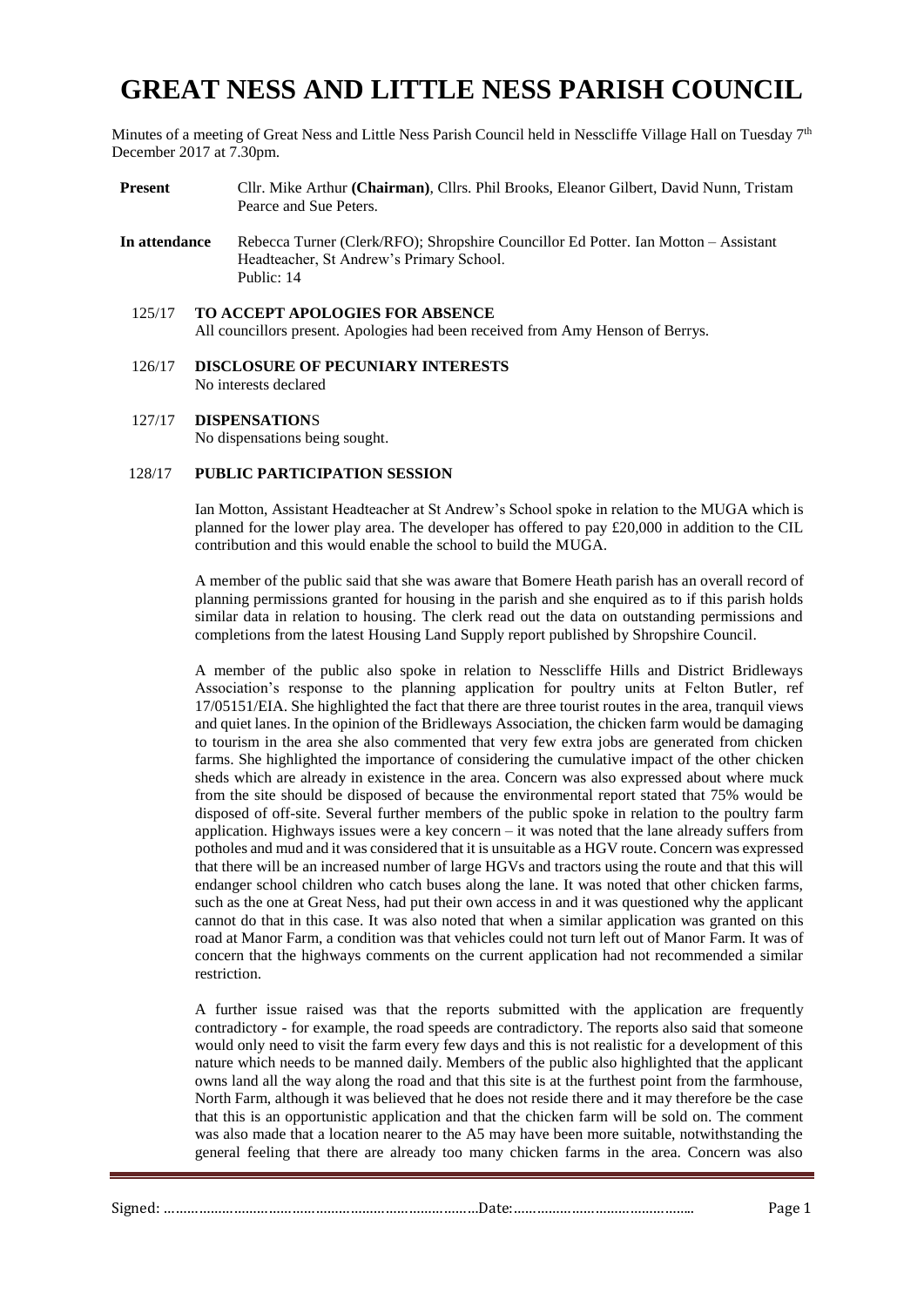expressed that the noise and odour assessments do not look at the cumulative impact of the other sheds.

## 129/17 **MINUTES OF MEETING HELD ON 7 th NOVEMBER 2017 & NOTES OF PARISH MEETING ON 23RD NOVEMBER 2017**

It was **RESOLVED** to approve the minutes of the Council meeting held on  $7<sup>th</sup>$  November as being a correct record, subject to correction of a typographical error on page 1. They were duly signed by the chairman. The council noted the minutes of the Parish meeting held on  $23<sup>rd</sup>$  November and the clerk explained that these would need to be formally approved at the next Parish meeting.

## 130/17 **REPORTS**

- *a) Clerk's progress report –* noted.
- *b) Police Report –* 1 report of criminal damage had been received during October.

*c) Shropshire Councillor – Ed Potter –* Councillor Potter reported that he had spoken to the developer in regard to the amended Phase 2 application at The Crescent. It was his understanding that any financial contributions made in addition to CIL were voluntary and he recommended that this be taken account of in determining the parish council's position on the revised plans. Councillor Potter also reported that Shropshire Council's Children and Young People's Services have recently had an Ofsted inspection and were graded as "Good". He also reported on a recent meeting of the LJC which had focused on proposed cuts to youth funding. He encouraged people to comment on the consultation which closes on 5th January and can be accessed via Shropshire Council's website.

- 131/17 **PLANNING** *Planning Notifications (for information only)*
	- 1) **14/03797/OUT** Development Land West Of Oakfield, Nesscliffe, Shrewsbury, Shropshire - Outline application for the erection of 8No dwellings (to include access). *Awaiting decision.*
	- 2) **14/05257/FUL** Proposed Dwelling Adj Hopton Farm, Nesscliffe, Shrewsbury, Shropshire - Erection of a Single Plot Exception (SPE) affordable dwelling and formation of access – *Awaiting decision.*
	- 3) **17/02539/LBC** Ness Strange, Great Ness, Shropshire, SY4 2LE Conversion of traditional buildings into 6 residential dwellings and siting of a mini sewage treatment plant. *Awaiting decision.*
	- 4) **17/02538/FUL** Ness Strange, Great Ness, Shropshire, SY4 2LE Conversion of tradition building into 6 residential dwellings and siting of a mini sewage treatment plant. *Awaiting decision.*
	- 5) **17/02260/VAR106** Land At, Wilcott, Shrewsbury, Shropshire Variation of Section 106 for planning application number (14/02242/OUT) to reduce the level of affordable housing contribution. *Awaiting decision.*
	- 6) **17/03414/VAR106** Land Adj. Little Ness Village Hall, Little Ness, Shrewsbury, Shropshire, SY4 2LG - Variation of Section 106 for planning application number 13/03505/FUL to remove the requirement to contribute towards affordable housing. *Awaiting decision.*
	- 7) **17/02960/FUL** Great Ness Dryers Caravan Storage, Warehouse And Office, Rodefern Lane, Great Ness, Montford Bridge, Shrewsbury, Shropshire, SY4 1AT - Erection of detached dwelling with detached garage following demolition of agricultural/industrial buildings former grain store. *Awaiting decision.*
	- 8) **17/04627/VAR** Foxholes Buildings, Little Ness, Shrewsbury, Shropshire Variation of Condition No. 3 (approved plans) attached to Planning Permission 17/02290/FUL dated 02 August 2017. *Awaiting Decision*
	- 9) **17/04705/FUL** Kinton Manor, Kinton, Shrewsbury, Shropshire, SY4 1AZ Erection of stables and garaging. *Grant Permission.*
	- 10) **17/04706/LBC** Kinton Manor, Kinton, Shrewsbury, Shropshire, SY4 1AZ Erection of stables and garaging affecting a Grade II Listed Building. *Grant Permission.*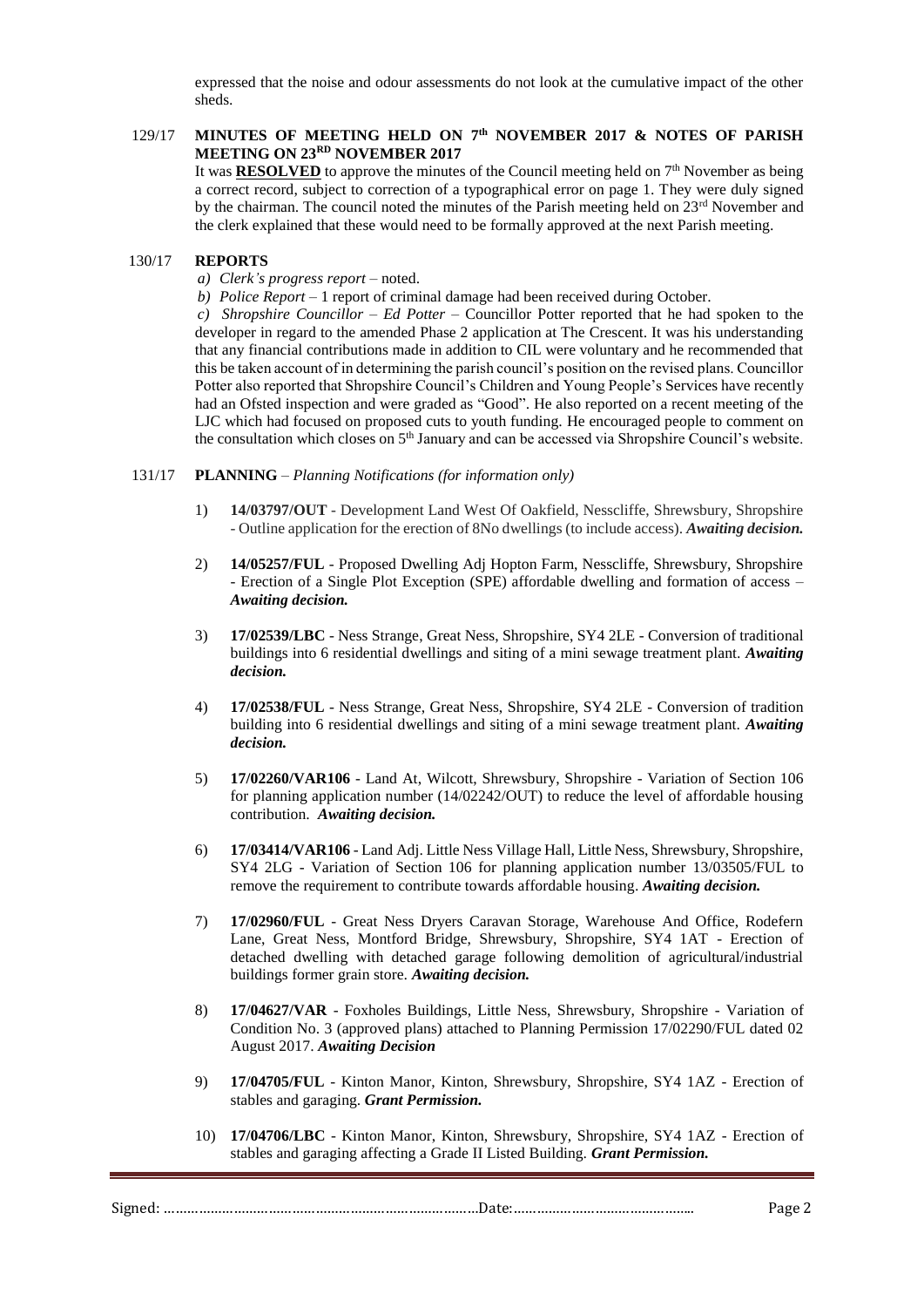- 11) **17/04614/REM** Proposed Residential Development East Of Wilcot Lane, Nesscliffe, Shrewsbury, Shropshire - Reserved matters pursuant to Outline permission 14/03259/OUT dated 22nd September 2015 for proposed housing development to include appearance, landscaping, layout and scale (Plot 1 only). *Awaiting Decision*
- 12) **17/04616/REM** Proposed Residential Development East Of Wilcot Lane, Nesscliffe, Shrewsbury, Shropshire - Reserved matters pursuant to Outline permission 14/03259/OUT dated 22nd September 2015 for proposed housing development to include appearance, landscaping, layout and scale (Plot 2 only). *Awaiting Decision.*
- 13) **17/04617/REM** Proposed Residential Development East Of Wilcot Lane, Nesscliffe, Shrewsbury, Shropshire - Reserved matters pursuant to Outline permission 14/03259/OUT dated 22nd September 2015 for proposed housing development to include appearance, landscaping, layout and scale (Plot 3 only). *Awaiting Decision.*
- 14) **17/04618/REM** Proposed Residential Development East Of Wilcot Lane, Nesscliffe, Shrewsbury, Shropshire - Reserved matters pursuant to Outline permission 14/03259/OUT dated 22nd September 2015 for proposed housing development to include appearance, landscaping, layout and scale (Plot 4 only). *Awaiting Decision.*
- 15) **17/04619/REM** Proposed Residential Development East Of Wilcot Lane, Nesscliffe, Shrewsbury, Shropshire - Reserved matters pursuant to Outline permission 14/03259/OUT dated 22nd September 2015 for proposed housing development to include appearance, landscaping, layout and scale (Plot 5 only). *Awaiting Decision.*
- 16) **17/04620/REM**  Proposed Residential Development East Of Wilcot Lane, Nesscliffe, Shrewsbury, Shropshire - Reserved matters pursuant to Outline permission 14/03259/OUT dated 22nd September 2015 for proposed housing development to include appearance, landscaping, layout and scale (Plot 6 only). *Awaiting Decision.*
- 17) **17/04621/REM** Proposed Residential Development East Of Wilcot Lane, Nesscliffe, Shrewsbury, Shropshire - Reserved matters pursuant to Outline permission 14/03259/OUT dated 22nd September 2015 for proposed housing development to include appearance, landscaping, layout and scale (Plot 7 only). *Awaiting Decision.*
- 18) **17/04622/REM** Proposed Residential Development East Of Wilcot Lane, Nesscliffe, Shrewsbury, Shropshire - Reserved matters pursuant to Outline permission 14/03259/OUT dated 22nd September 2015 for proposed housing development to include appearance, landscaping, layout and scale (Plot 8 only). *Awaiting Decision.*
- 19) **17/04623/REM** Proposed Residential Development East Of Wilcot Lane, Nesscliffe, Shrewsbury, Shropshire - Reserved matters pursuant to Outline permission 14/03259/OUT dated 22nd September 2015 for proposed housing development to include appearance, landscaping, layout and scale (Plot 9 only). *Awaiting Decision.*
- 20) **17/04540/FUL** Little Ness Manor, Little Ness, Shrewsbury, Shropshire, SY4 2LG Application under Section 73A of the Town & Country Planning Act for the erection of one dwelling and 3-bay detached garage with external staircase for first floor domestic use; formation of vehicular access (modification to previously approved). *Awaiting Decision.*
- 21) **17/04956/REM** Proposed Dwelling West Of 24, Valeswood, Little Ness, Shropshire Approval of reserved matters for scale, access, visibility splays, appearance, layout and landscaping (in pursuant to application reference 14/03618/OUT for the erection of one dwelling. *Awaiting Decision.*
- 22) **17/04319/REM** Approval of reserved matters (access) pursuant to permission (reconsultation) 15/00560/OUT for the erection of one dwelling - Development East Of Stoneycroft, Valeswood, Little Ness, Shrewsbury, Shropshire. *Awaiting Decision.*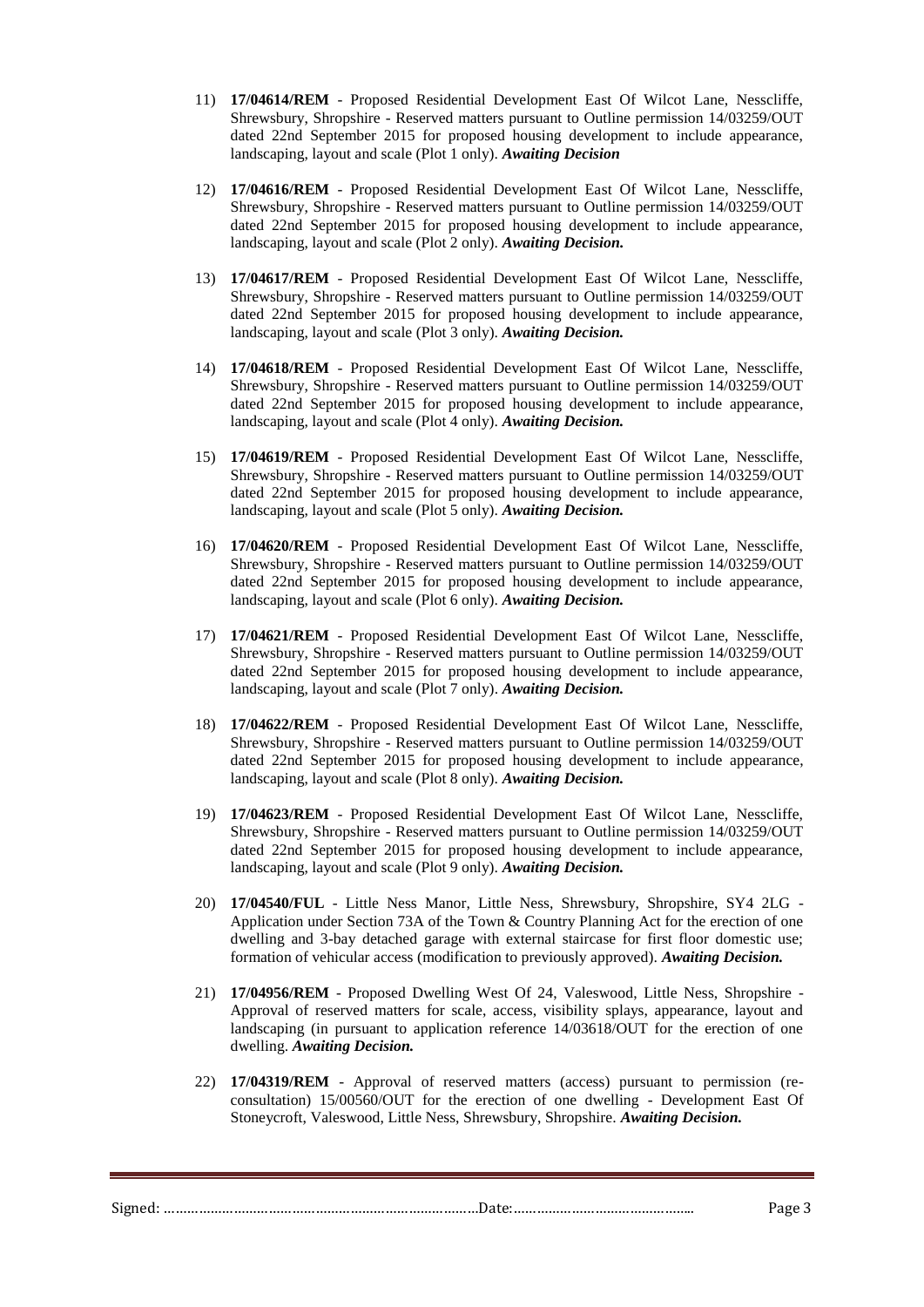- 23) **17/05074/FUL** Residential Development Land To The NW Of, Little Ness, Shrewsbury, Shropshire - Application under Section 73A of the Town and Country Planning Act 1990 for the erection of one detached dwelling (Substitution of house type - Plot 1, previously approved under 16/03399/REM). *Awaiting Decision.*
- 24) **17/05070/FUL** Agricultural Building North Of Red House Farm, Little Ness, Shrewsbury - Conversion of and extension to agricultural building to form single dwelling. **Awaiting Decision.**

# 132/17 **PLANNING APPLICATIONS**

# 1) **17/05437/FUL (validated: 26/09/2017)**

Address: Land Adj. Clan Keith Stables, Valeswood, Little Ness, Shrewsbury Proposal: Erection of a detached dwelling with ground floor stables, tack room and store to include alterations to existing vehicular access Applicant: Miss Janette Forrest

**Comments:** It was **RESOLVED** to not object to the application as it is a detailed application which is in accordance with the outline permission granted.

## 2) **17/05151/EIA (validated: 10/11/2017)**

Address: Proposed Poultry Units NW Of North Farm, Felton Butler Proposal: Erection of four poultry rearing buildings, eight feed bins, biomass store and amenity building including landscaping and tree planting Applicant: L J Cooke & Son

**Comments:** It was **RESOLVED** to object to the application for the following reasons:

*1) Highways* - the proposal will have an adverse impact on constrained narrow local roads safety issues, mud on the highway and potholes. The highways report makes a number of flawed assumptions - for example, it uses contradictory speed data and assumes someone will only visit site every few days but this is not realistic for a chicken farm as it needs to be manned daily. The HGV route proposed is unsuitable as you cannot turn left at Manor Farm - please refer to the restriction in regard to this placed on a nearby application - this has not been highlighted in the comments raised by the highways officer and this needs reviewing for consistency with other decisions made. The safety of school children catching buses in area with HGVs passing on narrow lanes is also a concern.

*2) Amenity issues, noise and odour* - the assessments are inadequate. These are key concerns given the nature and industrial scale of the proposed development.

*3) Ecological assessment inadequate* - it should extend to a radius of 500 metres not 200 metres.

*4) Landscape issues and screening* - the site will be viewable from The Cliffe and Nesscliffe Hills.

*5) The site will bring very limited employment benefits* hence its adverse impacts outweigh any economic benefit to the community.

6) *The location is isolated* from an existing farm business (unlike other chicken farms permitted) and is in open countryside. If the site, were located closer to the A5, the Parish Council may re-consider its position on the proposal.

*7) Adverse impact on Rights of Way network and associated tourism* by spoiling character of the area.

*8) Cumulative impact* - there are five chicken farms in the area and one in Montford Bridge.

## 3) **17/01576/REM (validated: 15/11/2017)**

Address: Phase 2 Proposed Residential Development Opposite The Crescent Nesscliffe Proposal – To consider revised plans, including proposal for additional affordable bungalows & community facilities Applicant: Shrewsbury Homes Ltd

**Comments:** The applicant had submitted revised plans which showed that the number of parking spaces had increased from 16 to 20, the provision of a bus turning head, an allotment area and four 2 bedroomed semi-detached bungalows (two affordable, two open market). The applicant had also indicated that they are currently looking into traffic calming measures and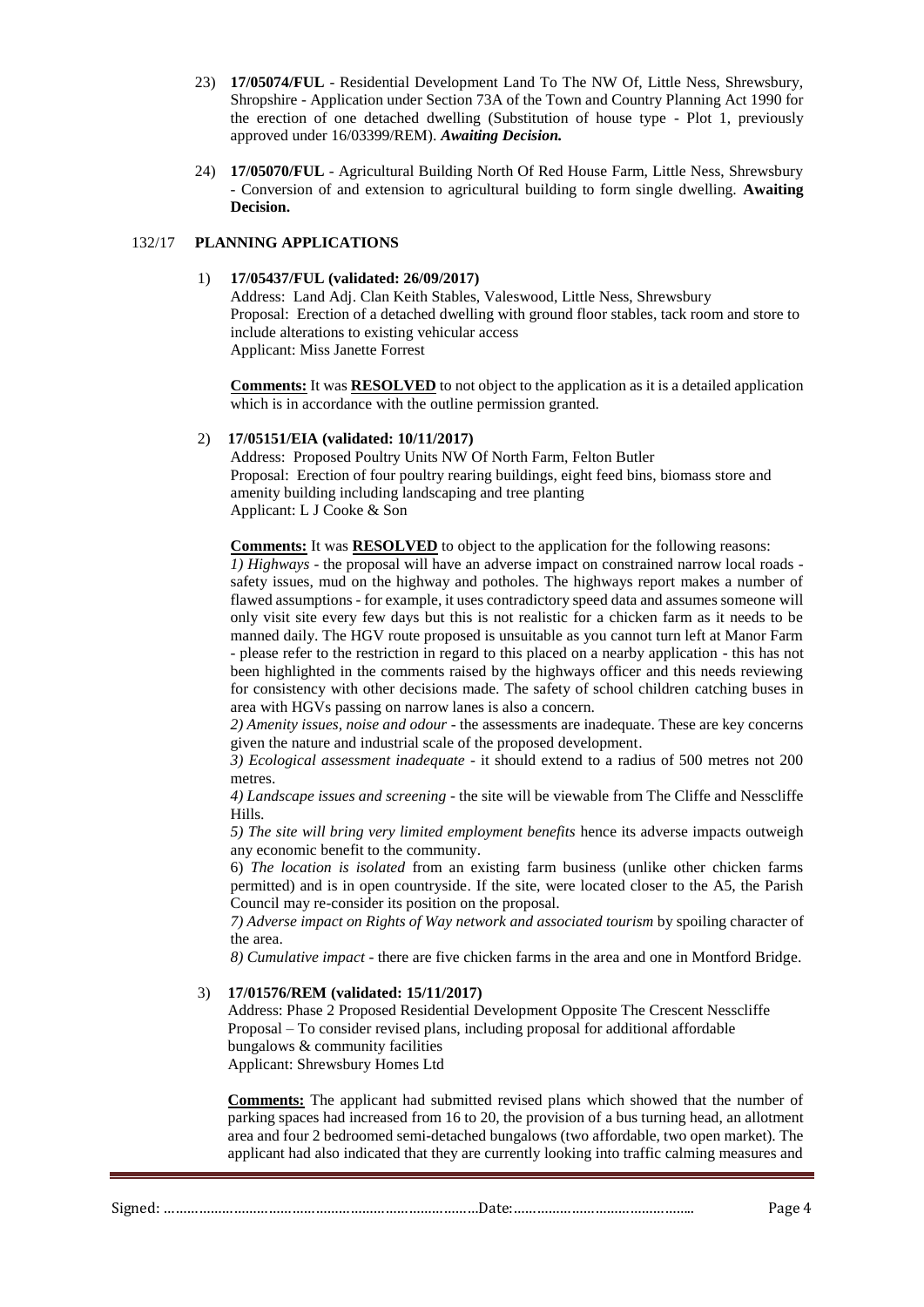are willing to make a £20,000 payment towards a MUGA at the school, although this was dependent upon planning permission being obtained for the additional four bungalows.

The council considered the plans and appreciated the improvements to the parking, allotments, willingness to provide more traffic calming and the financial contribution being offered towards a MUGA at the school. However, in light of the scale of the development, it was agreed to also ask the developer to contribute an additional £20,000 towards new play equipment for the parish council play area, given that there is no play equipment on the development site. It was noted that the revisions to the plans have not yet been formally submitted to Shropshire Council, as the applicant was awaiting the comments of the parish council. Therefore, the parish council would need to formally comment on the plans once they are submitted to Shropshire Council.

## 133/17 **PLANNING APPLICATIONS RECEIVED AFTER THE ISSUE OF THE AGENDA**

No applications have been received. It was **RESOLVED** that, in light of there being no January meeting, the clerk would have delegated authority to respond to any applications for which the deadline for response is before the February 2018 meeting. The procedure would be that the clerk would email applications to councillors and unless a meeting was requested to consider an application, she would draft a response to be submitted and circulate this to councillors prior to submission.

#### 134/17 **PARISH MATTERS –**

- *a) Two charities linked to St Andrews Church, Great Ness, ratification of two trustee –* Councillor Peter said that this was taking longer than anticipated to sort out. It was her understanding that the trustees will be discussing this at their meeting towards the end of January 2018.
- *b) Play area – to consider recommendations re repairs, tree survey/works & inspections* the clerk advised that the RoSPA report for Wilcott play area has now been received. Some of the items for which repairs have been quoted had been identified as low-risk although they were likely to need remedial works in the medium term. She therefore asked the council if they wish to go ahead with the full list of original repairs. The clerk also advised that some further works were needed - replacing two posts, a rope, lifting and re-laying safety mats and treating some rust on a goalpost and the springy chickens. It was **RESOLVED** to proceed with all of the works originally quoted for and the additional works identified. The clerk advised that she had not yet had the opportunity to get further quotes for a tree survey and it was **RESOLVED** to use the contractor who would quoted so far for the sum of £200.
- *c) Collapse of Adcote Mill Bridge* no update.
- *d) Other parish matters -* it was noted that the boards were sticking following the recent wet weather. Councillor Peters agreed to speak to the person who had erected the boards to see if anything can be done.

## 135/17 **FINANCE**

- *a) Draft budget 2018/19 –* the clerk advised that Shropshire Council are partway through reviewing the environmental maintenance grant. Initial indications are that the total grant fund may be reduced to half of what it currently is and that applicants will be required to demonstrate the environmental benefits how they use the grant. The clerk also reported that she had agreed an extension to  $7<sup>th</sup>$  February to submit the precept requirement, in order that the budget could be set in light of information on the future status of grants currently provided by Shropshire Council.
- *b) Payments –* it was **RESOLVED** to approve the following payments. The standing order letter for the clerk's salary had not been received by the bank so an instruction form in the format requested by the bank was signed.

## **Main account**

| Chq. No | <b>Payment to</b> | <b>Description</b>                 | <b>Net</b> | VAT    | Gross   |
|---------|-------------------|------------------------------------|------------|--------|---------|
| 10547   | R Turner          | Nov salary $\&$<br>expenses, incl. | £576.01    | £34.67 | £610.68 |
|         |                   | purchase of swing seats            |            |        |         |
| 10548   | <b>HMRC</b>       | PAYE Q3                            | £405.17    | £0.00  | £405.17 |
| 10549   | G Taylor          | Cemetery maintenance               | £38.00     | £7.60  | £45.60  |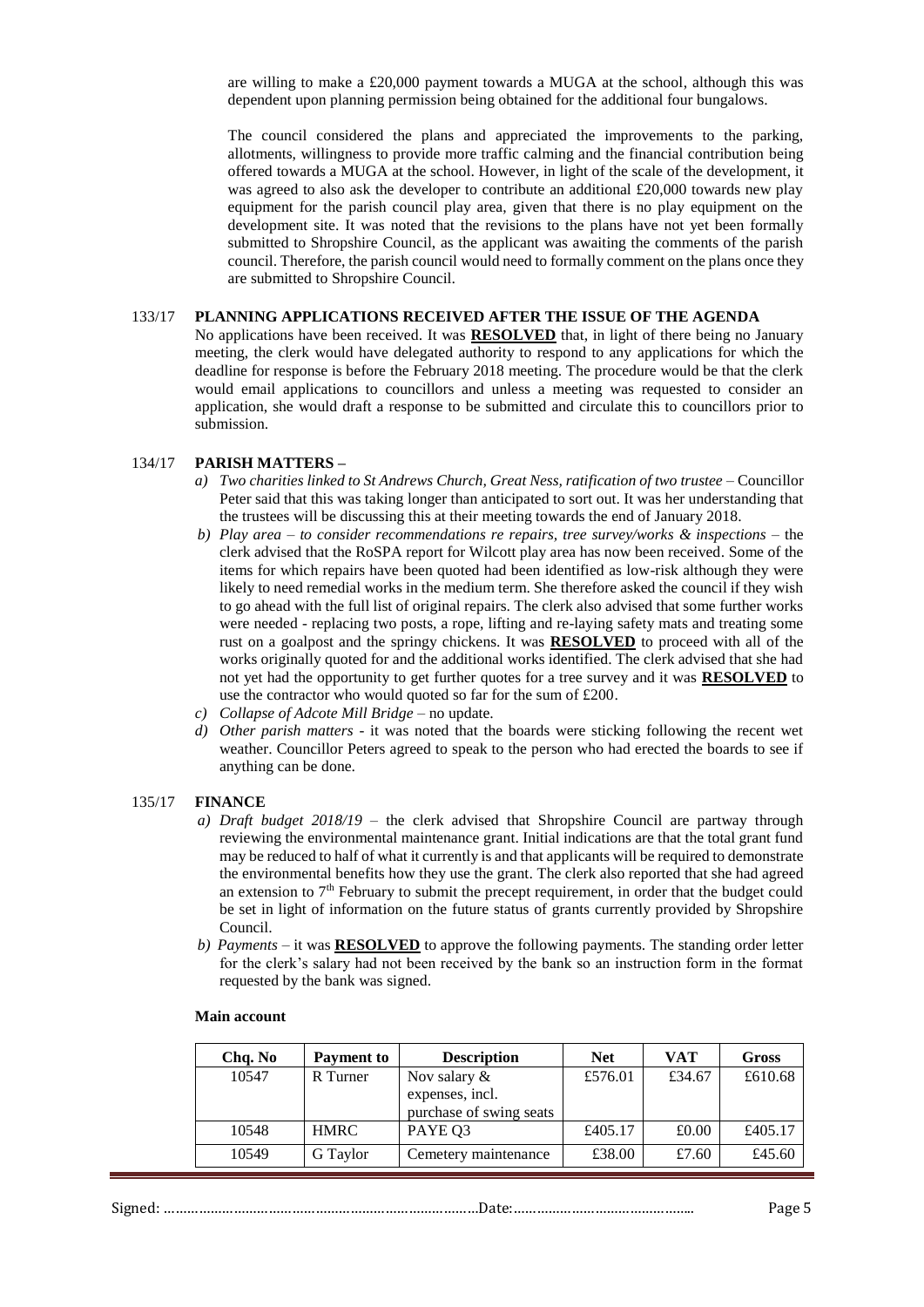| 10550 | Shropshire |                      |         |        |         |
|-------|------------|----------------------|---------|--------|---------|
|       | Council    | RoSPA Wilcott        | £105.00 | £21.00 | £126.00 |
| 10551 | E Gilbert  | Bus shelter cleaning | £160.00 | £0.00  | £160.00 |

## **Playing Fields/Youth Club Account**

| <b>Cheque No</b> | <b>Payment to</b> | <b>Description</b>      | <b>Net</b> | <b>VAT</b> | Gross   |
|------------------|-------------------|-------------------------|------------|------------|---------|
| 10053            | R Turner          | Theatre Severn          | £320.00    | £0.00      | £320.00 |
|                  |                   | pantomime tickets (paid |            |            |         |
|                  |                   | by personal card)       |            |            |         |
| 10054            | <b>Nesscliffe</b> | Room hire               | £132.00    | £0.00      | £132.00 |
|                  | Village Hall      |                         |            |            |         |
| 10055            | E Gilbert         | Expenses                |            |            | £242.59 |

*c) Income received - noted as follows:*

# **Main account**

| Date     | Payee            | <b>Description</b>        | Amount  |
|----------|------------------|---------------------------|---------|
| 21.11.17 | <b>Ruyton XI</b> | Donation towards          | £500.00 |
|          | Towns            | Youth Club                |         |
|          | Parish           |                           |         |
|          | Council          |                           |         |
| 21.11.17 | <b>SALC</b>      | <b>Transparency Grant</b> | £411.99 |

## **Playing Fields/Youth Club Account**

| Date     | Payee             | <b>Description</b>               | Amount  |
|----------|-------------------|----------------------------------|---------|
| 05.12.17 | <b>Nesscliffe</b> | Cash from entrance               | £541.25 |
| (banked) | Youth Club        | fees $(\pounds311)$ , tuck sales |         |
| (171217) |                   | (£230.25)                        |         |

- *d) Appointment of external auditor -* it was noted that PKF Littlejohn LLP have been appointed as the external auditor for councils in Shropshire. The level of external audit required by the council would depend on if either its income or expenditure exceeded £25,000.
- *e) Internet banking –* the clerk had obtained a form to set herself up as an Internet banking user. It was **RESOLVED** to sign the form and to set up all signatories, apart from Councillor Gilbert, as Internet banking users.
- 136/17 **YOUTH CLUB** Cllr. Brooks gave an update on the LJC meeting re youth. Those present at the meeting had been of the opinion that youth clubs are very much needed in rural areas as there are no alterative activities, unlike in towns. Hence, the proposal of Shropshire Council to focus funding just in urban areas was unacceptable. It was noted that Montford Bridge Parish Council were making a contribution of £150 and it was agreed to write and thank them for this. The clerk reported that she had received no response to emails to Baschurch Parish Council asking if they contribute. It was agreed to ask Baschurch Parish Council if a member of Great Ness and Little Ness Parish Council could attend one of their meetings to make the case and answer questions.

Councillor Gilbert reported that approximately 26 young people are attending sessions at present. Richard Parkes of SYA has sent the questionnaire on youth funding to parents and Councillor Brooks encouraged people to respond it was noted that the club is holding its Christmas party on 18th December.

# 137/17 **CORRESPONDENCE**

*a) Local Plan Review Preferred Scale & Distribution of Development consultation -* it was **RESOLVED** to respond highlighting the following points:

• Multiple errors were identified in the scoring for community hubs and as a result the points score for Nesscliffe village should have been 41 points not 53 points, this being below the hub points threshold of 48. Concern was also expressed about the cumulative

| ' خلد. |  |
|--------|--|
|--------|--|